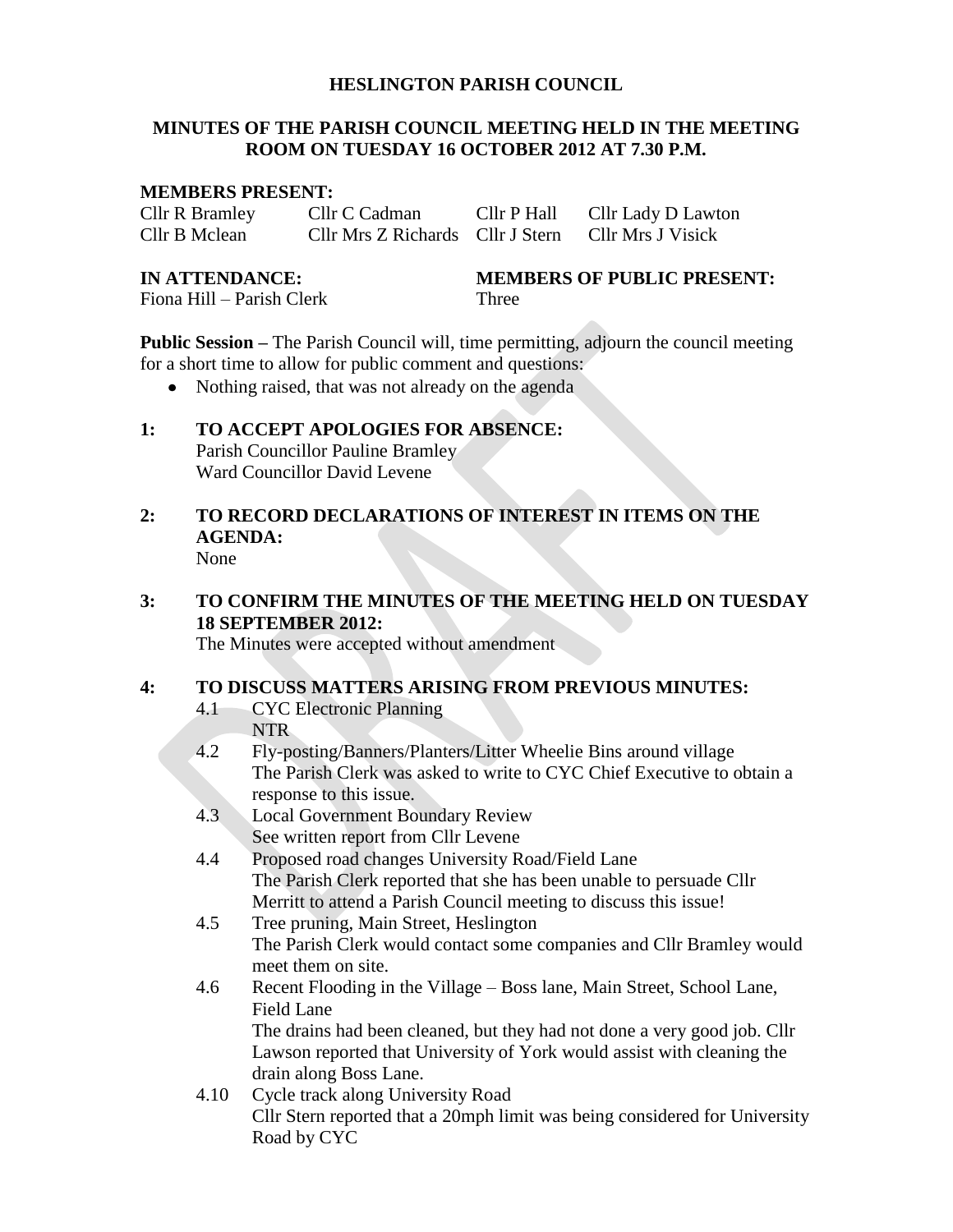### **5. TO DISCUSS, IF NECESSARY, LONG-STANDING MATTERS:**

- 5.1 Highway Matters NTR
- 5.2 University of York/Campus 3/Heslington East NTR
- 5.3 Elvington The date for the court case for the breach of the Noise Abatement Order is 16-18 October 2012
- 5.4 Heslington Village Website NTR
- 5.5 Parish Newsletter The Parish Council approved the draft newsletter as prepared by Cllr McClean. The Parish Clerk would arrange printing and Cllr McClean would arrange delivery.

## **6: TO RECEIVE ANY MATTERS RAISED BY MEMBERS OF PUBLIC:**

The bus stop at the library up the hill took over 5 minutes to load and a layby would relieve the situation. It was suggested that prepaid passes would speed up loading and this would be suggested.

# **7: TO REPORT AND MAKE RELEVANT RECOMMENDATIONS ON NEW PLANNING APPLICATIONS:**<br>Letter A: We support the application

*Letter A: We support the application* We have no objections

- *Letter C: We do not object but wish to make comments or seek safeguards as set out overleaf*
- *Letter D: We object on the planning grounds set out overleaf*

#### 7.1 12/02957/FUL University of York

The Parish Clerk was asked to write to CYC and advise that the Parish Council objects as there are too many temporary buildings on this site and it was felt there was plenty of room on Heslington East. (Unanimous)

7.2 12/02990/FULM University of York

The Parish Clerk was asked to write to CYC and advise that the Parish Council has no objections to this application. Unanimous)

7.3 12/03001/NONMAT University of York

The Parish Clerk was asked to write to CYC and advise that the Parish Council has no objections to this application. (Unanimous)

7.4 12/03098/TCA School House, School Lane

The Parish Clerk was asked to write to CYC and advise that the Parish Council has no objections to this application, but would like to see something more suitable planted in its place (Five votes in favour)

7.5 12/03126/LBC The Lodge Residential Home The Parish Clerk was asked to write to CYC and advise that the Parish Council has no objections to this application. (Unanimous)

The Parish Council had received a box of documents regarding planning  $\bullet$ application 12/00384/REMM, which is gave to Fulford Parish Council to assist them with replying to CYC.

## **8: TO REPORT PLANNING DECISIONS BY CITY OF YORK COUNCIL:**

Cllr Cadman had attended the site meeting for planning application  $\bullet$ 12/02651/FUL and was appalled by the behaviour of Cllr King, who appeared uninterested and to have made up his mind without listening to comments. The Parish Clerk would write to the CYC Planning Committee Chairperson and CYC Chief Executive.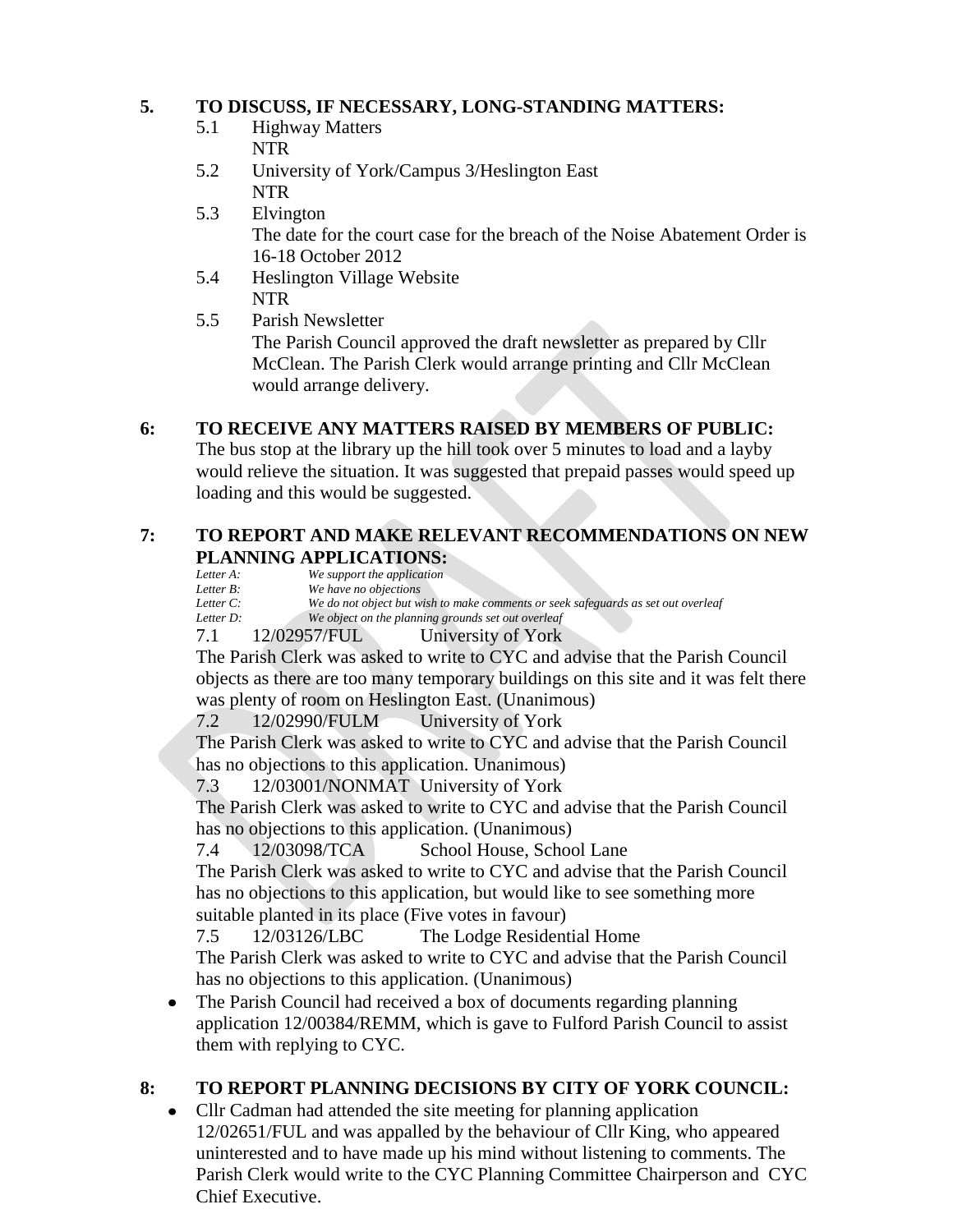• Cllr Cadman reported that University of York were claiming that the path through their site was not a PROW. The meeting agreed that this path had been used by the public as of right for more than 20 years and without interruption. It must therefore be a PROW and should be recorded as one.

### **9: TO RECEIVE REPORTS FROM REPRESENTATIVES OF FOLLOWING OUTSIDE BODIES:**

- 9.1 Ward Cllr David Levene - had submitted a written report to the Parish Council, which is attached to these Minutes
- 9.2 North Yorkshire Police Jon-Mark Buchanan NTR
- 9.3 Yorkshire Local Councils Association NTR
- 9.4 Heslington East Community Forum Notes from the meeting on 24Sep12 had been circulated around Councillors.
- 9.5 Good Neighbourhood Forum Notes from the meeting on 26Sep12 had been circulated around Councillors.
- 9.6 Ouse and Derwent Drainage Board NTR

## 9.7 Sportsfield Cllr McClean advised that phase one is now finished.

9.8 York Environment Forum NTR

#### 9.9 Alms Houses Cllr Mrs Richards advised that CYC were intending to adopt Hesketh Footpath.

- 9.10 Elvington NTR
- 9.11 The Meeting Room NTR

#### **10: TO REPORT ANY NEW CORRESPONDENCE RECEIVED BY THE COUNCIL:** None

## **11: TO REPORT MATTERS RAISED BY MEMBERS:**

- Some complaints had been received by CYC regarding the concert at Campus 3 on Saturday.
- The Parish Council agreed for Cllr McClean to draft a response to the CYC Environmental Consultation and the Green Belt

## **12: TO DISCUSS MATTERS RAISED BY PARISH CLERK/RESPONSIBLE FINANCIAL OFFICER:**

12.1 Bookkeeping records for year ending 31Mar13 to date The Parish Clerk circulated copies around Parish Councillors. 12.2 Internal Control Check(s)

The Parish Council did not conduct any checks this month.

12.3 Internal Audit Report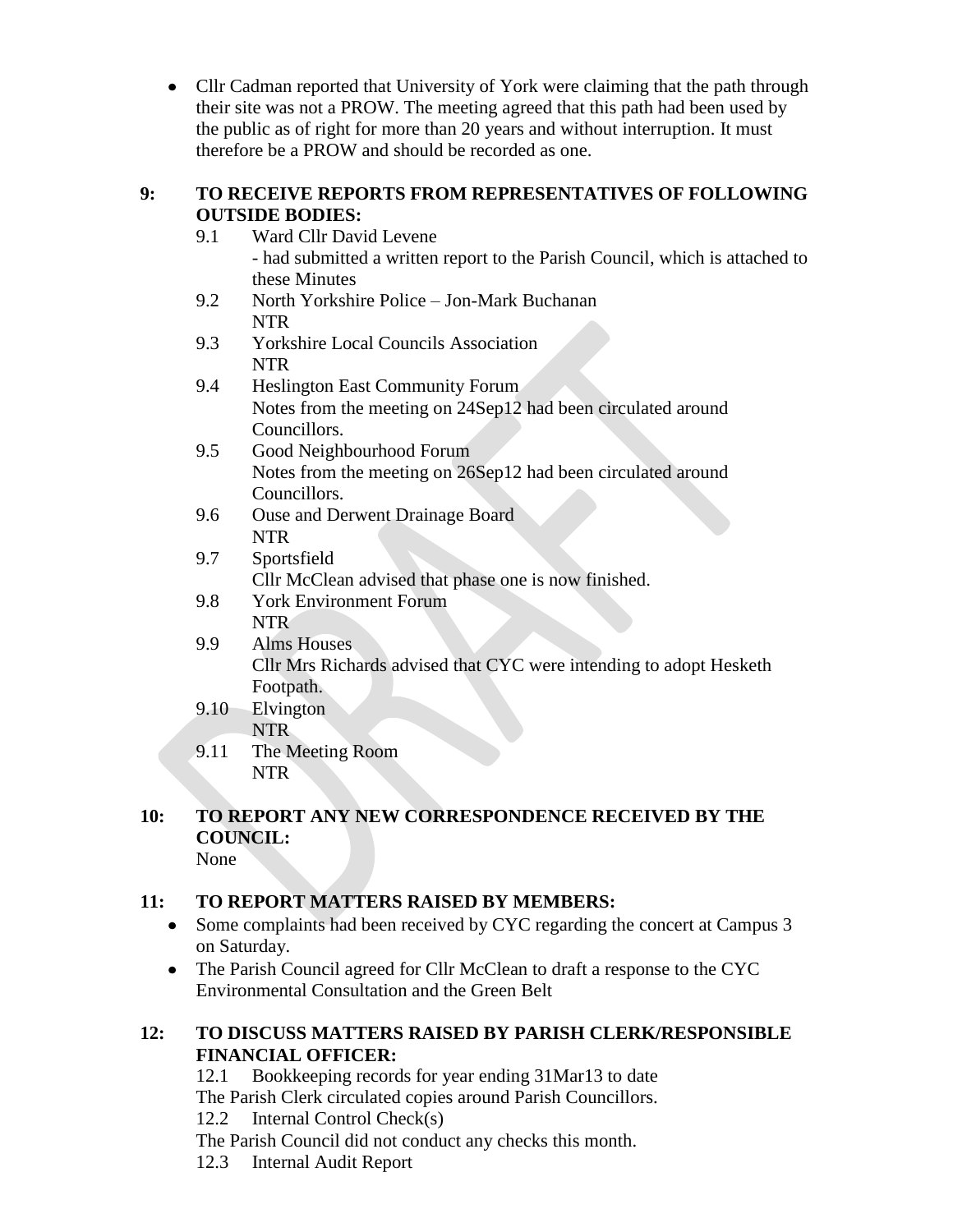The Parish Clerk confirmed that the Parish Council now had appropriate books of accounts, which are properly kept throughout the year, which includes – cashbook, receipts/payments, income/expenditure and bank reconciliation.

12.4 External Audit Report

The Parish Council confirmed that the Annual Return had been returned by Mazars, who had made comments in both boxes. The wording was read out at the meeting and the Parish Council were confident that the issues would be addressed in this current financial year.

12.5 Road verge grass cutting contract

The Parish Clerk had prepared a notice, which could be used each year when the contract was up for renewal, for display on the notice board.

12.6 Matters raised with/by Yorkshire Local councils Association (YLCA) NTR

12.7 Asset Register

The Parish Clerk and Cllr Mrs Bramley would meet in the near future to prepare a list

12.8 Quality Parish Council Scheme (QPS)

The Parish Clerk confirmed that the Electoral Mandate listed nine seats, 7 elected and 2 co-opted. The QPS required two thirds of members elected, which is 6 within 9 seats, so this Parish Council fulfilled this requirement. The details are – 05May11, Members elected, Cllr Mrs Bramley, Cllr Bramley, Cllr Lady Lawton, Cllr McClean, Cllr Mrs Richards and Cllr Stern

03May12, Member elected, Cllr Mrs Visick

12.9 To approve for payment the invoices as follows:

| 12.9.1 Parish Clerk Salary   |                       | £256.62         | 001468 |
|------------------------------|-----------------------|-----------------|--------|
| 12.9.2 Parish Clerk Expenses |                       | Nothing claimed |        |
| $12.9.3$ Mazars              | <b>External Audit</b> | £162.00         | 001467 |
| 12.9.4 HMRC                  | <b>PAYE</b>           | £118.26         | 001470 |
| 12.9.5 David Murray Salary   |                       | £321.21         | 001471 |

#### **13: TO CONFIRM THE DATES OF THE FUTURE MEETINGS ON TUESDAYS AT 7.30 P.M. IN THE MEETING ROOM AS:**

20 November 2012 18 December 2012

15 January 2013 19 February 2013 19 March 2013 16 April 2013 21 May 2013 18 June 2013 16 July 2013 20 August 2013 17 September 2013 15 October 2013 19 November 2013 17 December 2013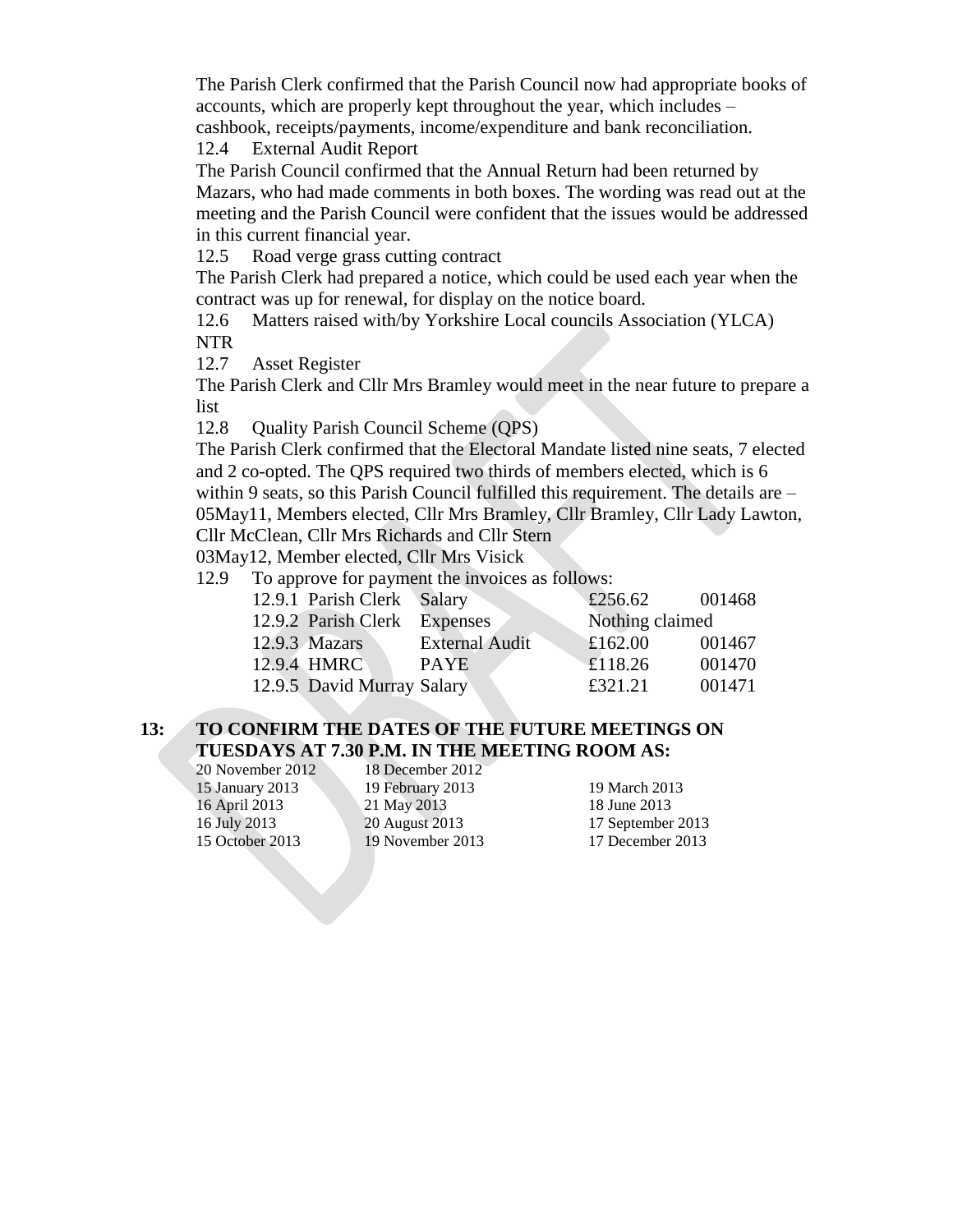# **Drainage**

There are some "rays of light" here, though I wouldn't want to get anyone's hopes up. I have formally requested that School Lane be added to the capital funding bid to deal with flooding problems; I haven't heard back about this yet but am fairly optimistic. I've also been informed that as a result of pressure from CYC, Yorkshire Water are looking at a scheme to address the capacity issue in this location (at no cost to the Council) – I'm expecting more about this in the next few days.

My understanding is that the remedial works carried out by CYC meant that they dealt with the heavy rain at the end of September well. I am of course continuing to lobby for more attention for the Main Street drains.

It's probably worth saying that the recent flood event – the worst since 2000 – will inevitably increase competition for resources in this area, both within the authority and with others. The fact that we are now getting 1-in-100/200 year floods every 10 years is obviously very concerning and as a Council we are thinking about how we respond to this.

## **Road changes**

I believe officers are still working through the feedback they received at the Parish Council and Good Neighbours Group regarding the Field Lane/Uni Road changes.

We should be hearing back shortly on the Strategic Cycle Network Review and the Uni Road cycle path scheme – we don't yet know if it's moved up the rankings, but I remain very confident the scheme will come to fruition in the next couple of years.

## **Ward Committee Funds**

After some administrative issues this funding has now been awarded to the Heslington Sportsfield Management Committee. I apologise for the delay. This will obviously mean that the Parish no longer need to commit this money.

## "**Street Environment" Issues**

As Councillors will know, there are some ongoing issues around what can be called "street environment" issues: the state of Main Street and The